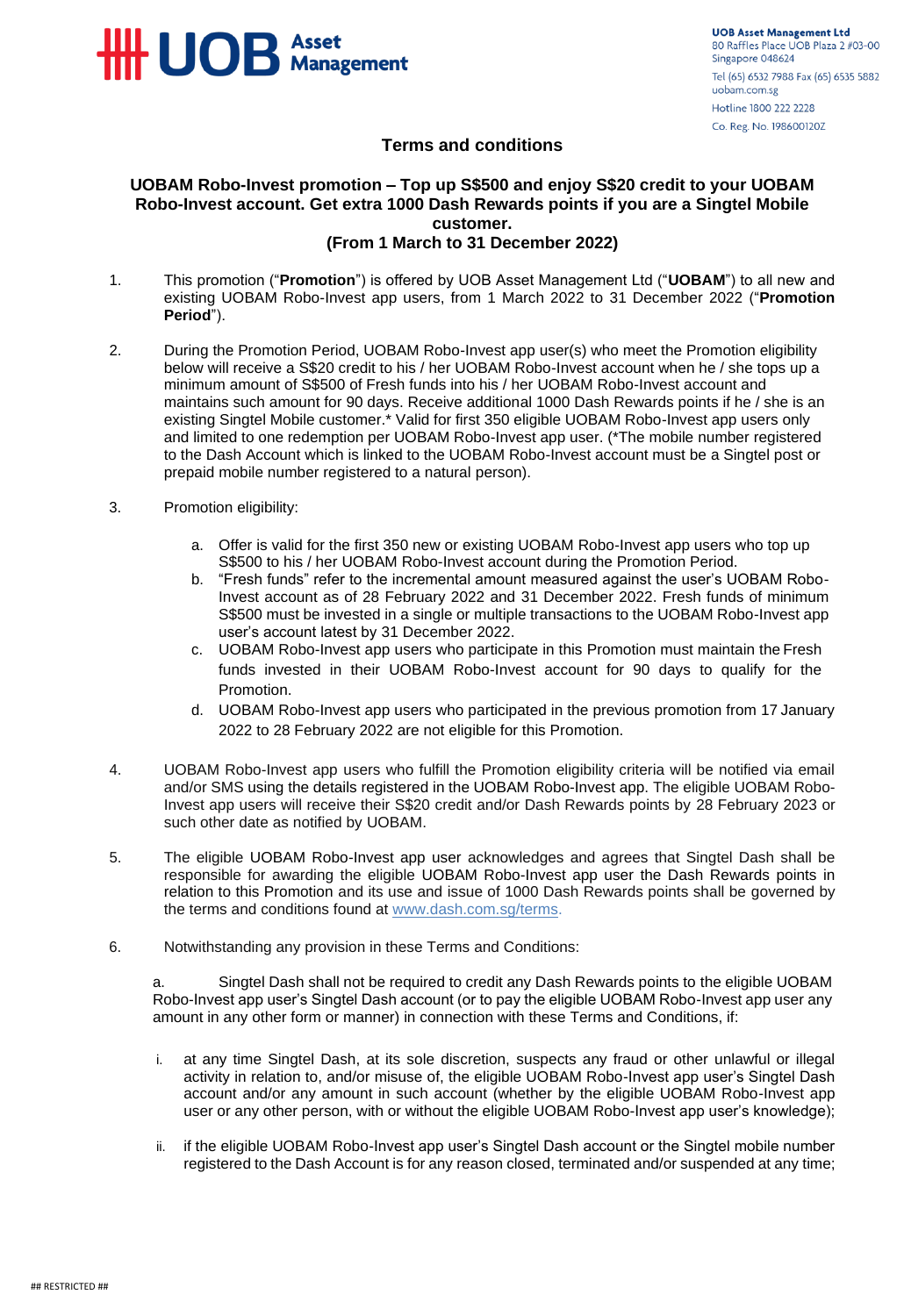

- iii. the phone number which is registered in respect of the Singtel Dash account is for any reason, and at any time, changed (whether by the eligible UOBAM Robo-Invest app user or any other person, with or without the eligible UOBAM Robo-Invest app user's knowledge);
- iv. at any time, Singtel Dash reasonably believes that the eligible customer is involved in manipulating, rigging, abusing, cheating the underlying Singtel Dash system (or a third party system) or is otherwise engaged in any activity calculated to game such system or gain an unfair advantage; or
- v. crediting such Dash Rewards points will result in the balance standing to the credit of the eligible customer's Singtel Dash account exceeding the permissible limit.

b. Singtel Dash shall be entitled, at its sole discretion and without prior notice to the eligible UOBAM Robo-Invest app user, to remove from the eligible UOBAM Robo-Invest app user's Singtel Dash account, the Dash Rewards points (or any part thereof) which have been credited in connection with these Terms and Conditions, if:

i.such Dash Rewards points were wrongly granted to the eligible UOBAM Robo-Invest app user for any reason whatsoever; or

ii.any of the events described in paragraphs 6(a) shall occur.

- 7. If an eligible participant is subsequently found to be ineligible or disqualified for any reason, UOBAM reserves the right at its absolute discretion to withdraw/forfeit any gift or prize related to the Promotion, and/or (if already awarded) reclaim the value of the any gift or prize through such modes and methods as UOBAM may so decide at its absolute discretion, including, but not limited to, substituting or varying deducting from that said party's account(s) with UOBAM, sums equal to the value of the said gift or prize. No participant shall be entitled to any payment or other compensation in such an event.
- 8. Notwithstanding anything to the contrary, UOBAM reserves the right at its absolute discretion (i) to determine whether any participant has met all the requirements of this Promotion and/or to receive any applicable prize or gift, (ii) to terminate this Promotion or (iii) vary, delete or add to any of these terms and conditions at any time without notice. This includes, without limitation, substituting or varying the value of any gift or prize related to the Promotion, the eligibility criteria of any participant, the Promotion Period, and/or delivery dates and/or and all participants shall be bound by such amendments.
- 9. UOBAM's decisions on all matters relating to this Promotion shall be final and binding on all participants. UOBAM is not obliged to give any reason or prior notice on any matter relating to this Promotion or to enter into any correspondence with any persons. No communication, correspondences, claims and/or appeals will be entertained.
- 10. UOBAM will not be liable or responsible for (i) any injury, loss, expenses, charges or damage whatsoever as a result of or in connection with the participation in this Promotion, (ii) any breakdown or malfunction in any computer system or equipment or any access and/or use or failure or inability to access and/or use any websites or app or any inability to download any website, app or document/form or (iii) any loss or damage or expenses arising in connection with the Promotion or reliance on any 3<sup>rd</sup> party links or any website, app or document/form, howsoever arising, including without limitation, from any late or non-notification, any error in computing, technical hardware or software breakdown, malfunctions or defects, failed, delayed or incorrect transactions, or lost or unavailable network connections, or any notice that is lost or misdirected which may affect a participant's eligibility to participate in the Promotion and/or to receive/use/redeem/claim/enjoy any prize or gift. No payment or compensation shall be paid. UOBAM makes no representation or warranty to the quality of any prize or gift provided in connection with the Promotion or the performance of any goods and services provided by the manufacturer, merchant, merchant, agent, supplier or service provider in connection with any Promotion prize or gift.